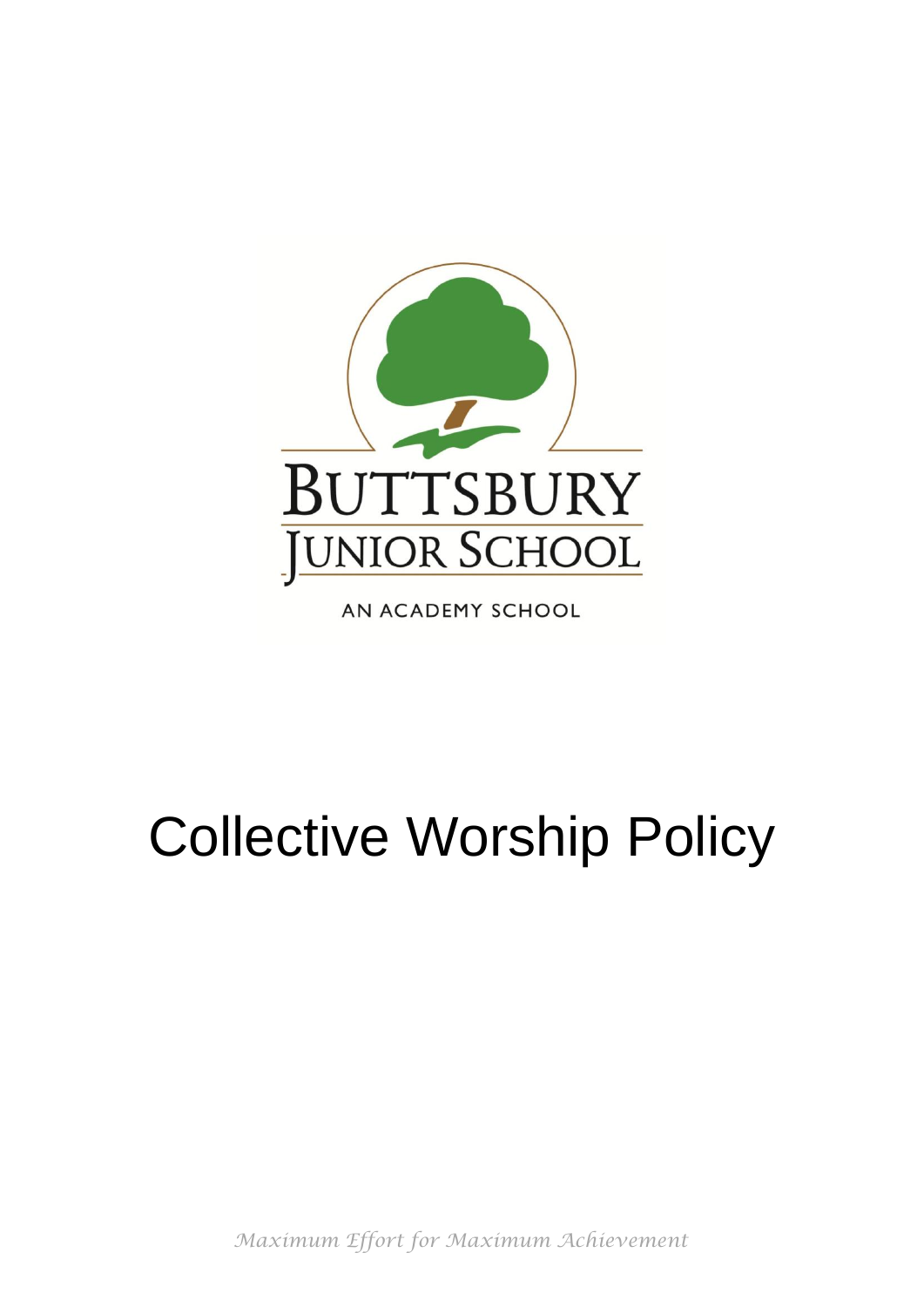

#### **Aims and purpose**

- **1.1** The aims and purpose of collective worship are:
	- to enable children to consider spiritual and moral issues;
	- to enable children to explore their own beliefs;
	- to encourage participation and response;
	- to develop in children a sense of community spirit;
	- to promote a common ethos with shared values and to reinforce positive attitudes;
	- to teach children how to worship.

## **2 Collective worship**

- **2.1** Collective worship involves all members of the school coming together and participating in an assembly. We expect everyone to take an active part in the assembly.
- **2.2** In line with the 1988 Education Reform Act, which states that collective worship should be 'wholly or mainly of a broadly Christian character', we normally base our assemblies on the teachings of Christ and traditions of the Christian Church. However, we conduct our assemblies in a manner that is sensitive to the individual faith and beliefs of all members of the school.

## **3 Organisation of collective worship**

- **3.1** We hold a daily act of collective worship in our school. This forms part of each morning assembly, which is either a whole-school assembly or class-led worship.
- **3.2** We conduct assemblies in a dignified and respectful way. We tell children that assembly time is a period of calm reflection. We regard it as a special time and expect children to behave in an appropriate way. We ask them to be quiet and thoughtful and to listen carefully and participate fully. We create an appropriate atmosphere by using music or other objects that act as a focal point for the attention of the children.
- **3.3** The headteacher or other members of staff normally conduct assemblies, and we have visits from local clergy and other representatives of local religious groups to conduct them as well. We also have a programme of year group assemblies which reflect themes and work the children have been focusing on. These assemblies always include a time for prayer or reflection.
- **3.4** We take the themes of our assemblies from the traditions of the Christian faith and also specific PSHE themes. Sometimes the themes of our assemblies reflect and build on topics that we teach as part of the R.E. curriculum. We plan our assemblies as part of a series of themes well in advance of the day they take place.
- **3.5** Our assemblies reflect the achievements and learning of the children. Assemblies offer an opportunity to acknowledge and reward children for their achievements both in and out of school. They play an important part in promoting the ethos of the school, which is that all children are valued and all achievements are recognised. Buttsbury Junior School is a successful school and we celebrate the successes of all the children in assemblies.
- **3.6** We invite parents to some Acts of Worship, such as Harvest Festival and Year Group assemblies and we encourage them to attend, as this promotes the community spirit of the school and is a practical demonstration of the way the home and the school work together to support the achievements of our children.